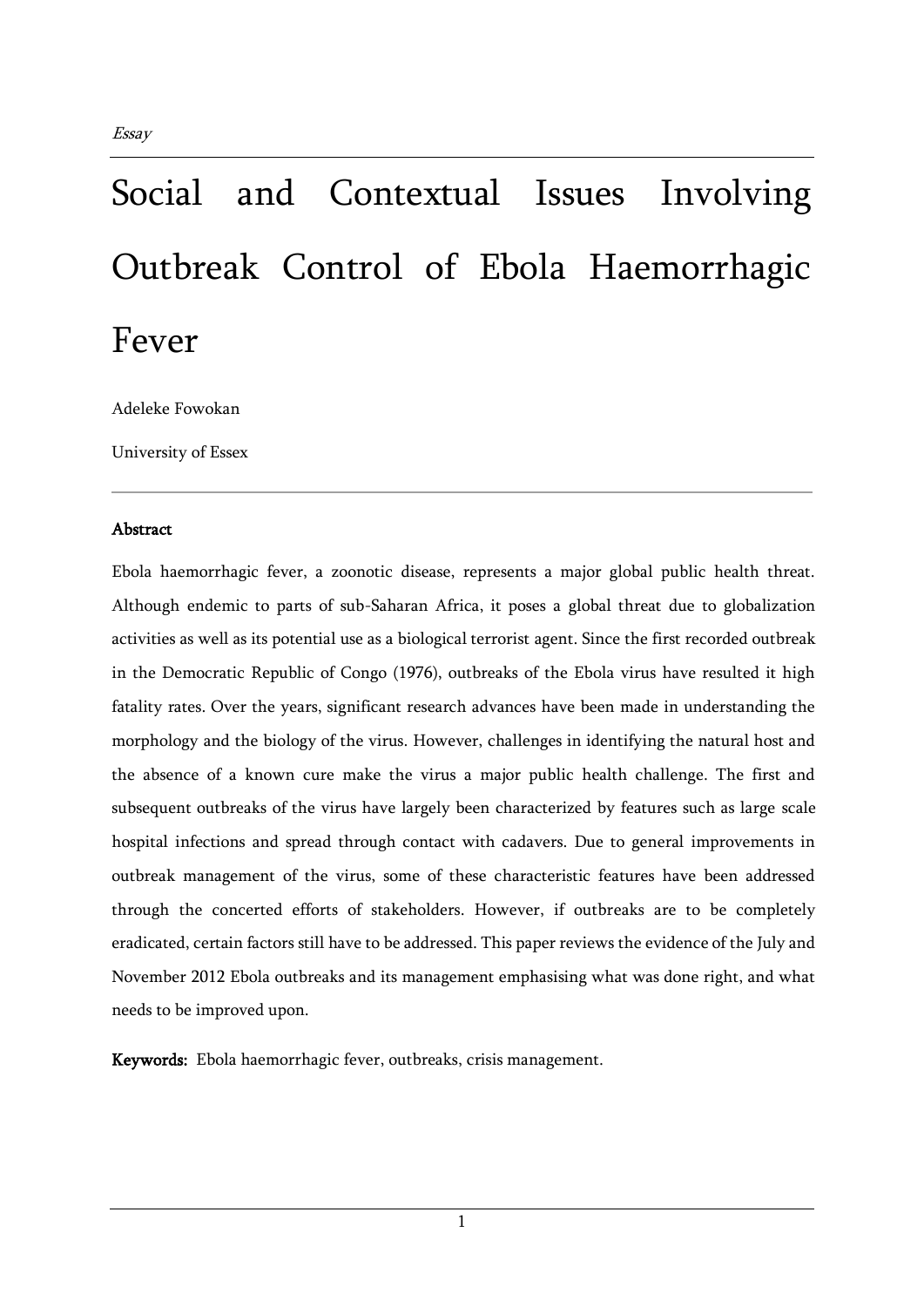## **Introduction**

Ebola haemorrhagic fever, which is caused by Ebola virus, is a severe zoonotic disease and is one of the most deadly infectious diseases known to man (CDC, 2010; WHO, 2013). The high case fatality rate of Ebola haemorrhagic fever and the lack of any vaccination or treatment make it a significant global health threat (Feldmann and Geisbert, 2011; Geduld et al., 2012; WHO, 2013). Although all of the Ebola haemorrhagic fever outbreaks have occurred in African countries, Ebola constitutes a major worldwide threat, largely due to its potential of being used as a biological terrorist agent and also through threat posed via infection spread across countries (Feldmann and Geisbert, 2011; MacNeil and Rollin, 2012). With no precise natural reservoir of the Ebola virus, the first case in an outbreak is said to have occurred through contact with animal fluids or carcasses (CDC, 2010; Muyembe-Tamfum et al., 2012).

However, human to human infections are spread through contact with body fluids, secretions or blood from an infected person (Geduld et al., 2012; WHO, 2013). Contact with cadavers while burying the dead or washing the dead due to cultural practices in countries affected have also been reported as a common way of infection outbreak (Feldmann and Geisbert, 2011; WHO, 2013). Nosocomial spread of Ebola virus has largely occurred in hospital settings due to lack of adequate outbreak response, and also the lack of protective outfits for health care workers in settings where outbreaks have usually occurred (Feldmann and Geisbert, 2011).

The lack of any known location or identity of the natural reservoir for the Ebola virus has put a restraint on the type of preventive measures that can be provided. Furthermore, the various social conditions in countries where Ebola virus outbreak is usually predominant have also made it possible for outbreaks to thrive, especially across health care settings (CDC, 2010; Muyembe-Tamfum et al., 2012). Recently, an outbreak of Ebola occurred in two different cities in Uganda resulting in a high number of fatalities including that of a health worker (WHO, 2012). This incident reemphasises the need for proper infection control measures.

Although the Ebola virus is very virulent, basic infection control methods of breaking the chain of transmission can help control infection spread. These basic control measures have been previously lacking in most of the settings in which outbreaks of the Ebola virus have usually occurred (MacNeil and Rollin, 2012). This essay aims to appraise the evidence on the recent outbreak control process,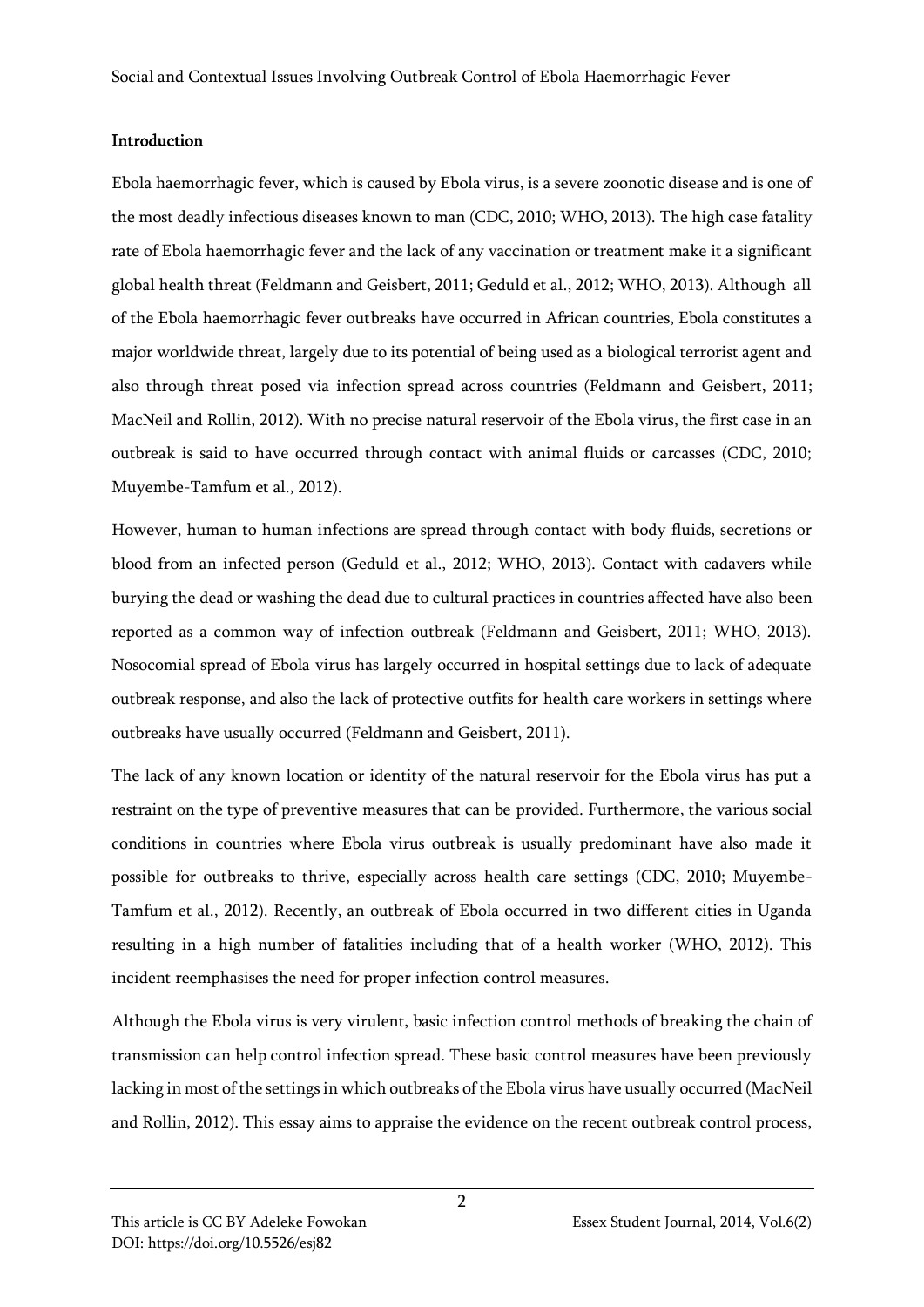examining the social and other contextual issues which have largely aided the spread of Ebola outbreaks as a means to improve future outbreak control measures.

## Addressing the Social and Contextual Issues Involved in Ebola Outbreaks

Ebola haemorrhagic fevers in humans are caused by the four members of the filo viruses namely Zaire Ebola virus (ZEBOV), Sudan Ebola Virus (SEBOV), Bundibguyo Ebola virus (BEBOV) and the Ivory Coast Ebola virus (CEBOV) (Vanessa and Matthias, 2012; Mbonye et al., 2012; Muyembe-Tamfum et al., 2012). Outbreaks of Ebola virus, although usually small, are very severe due to the high case fatality rate of the disease which ranges from 25% to 90% (Roddy et al., 2012; WHO, 2013). Primary transmission of the Ebola virus involves animal to human interaction through contact with the reservoir, while subsequent secondary transmission occurs via contact with an infected human (Vanessa and Matthias, 2012; Feldmann and Geisbert, 2011). Since the year 2000, there have been five reported outbreaks of the Ebola virus in Uganda with two of the different filo virus strains (SEBOV and BEBOV) responsible for all five outbreaks (Mbonye et al., 2012; Vanessa and Matthias, 2012).

In the year 2012, two outbreaks of the Ebola virus occurred in Uganda. The first outbreak, which occurred in July in the western part of Uganda, recorded 24 cases including 16 deaths, while the other which began in November in the capital city (Kampala) recorded 7 cases with a total of 4 deaths (WHO, 2013). Of the reported cases during the July outbreak, a health care worker was said to have been infected taking care of a patient, while another was infected through participation in burial practices (WHO, 2012a). These practices have previously been recorded as risk factors which have aided infection spread in previous outbreaks (CDC, 2010; Kinsmann, 2012; Muyembe-Tamfum et al., 2012).

Effective outbreak control of the Ebola virus, as with other infectious diseases, is based on breaking the transmission chain. This can be achieved through isolation of cases, the use of protective outfits in health care settings and safe handling of burial practices (Muyembe-Tamfum et al., 2012; Vanessa and Matthias, 2012). However, for all these to be implemented there has to be an effective surveillance process in place that enables adequate response delivery. Public health surveillance involves a sustained, systematic collection of health data for the use of health care planning,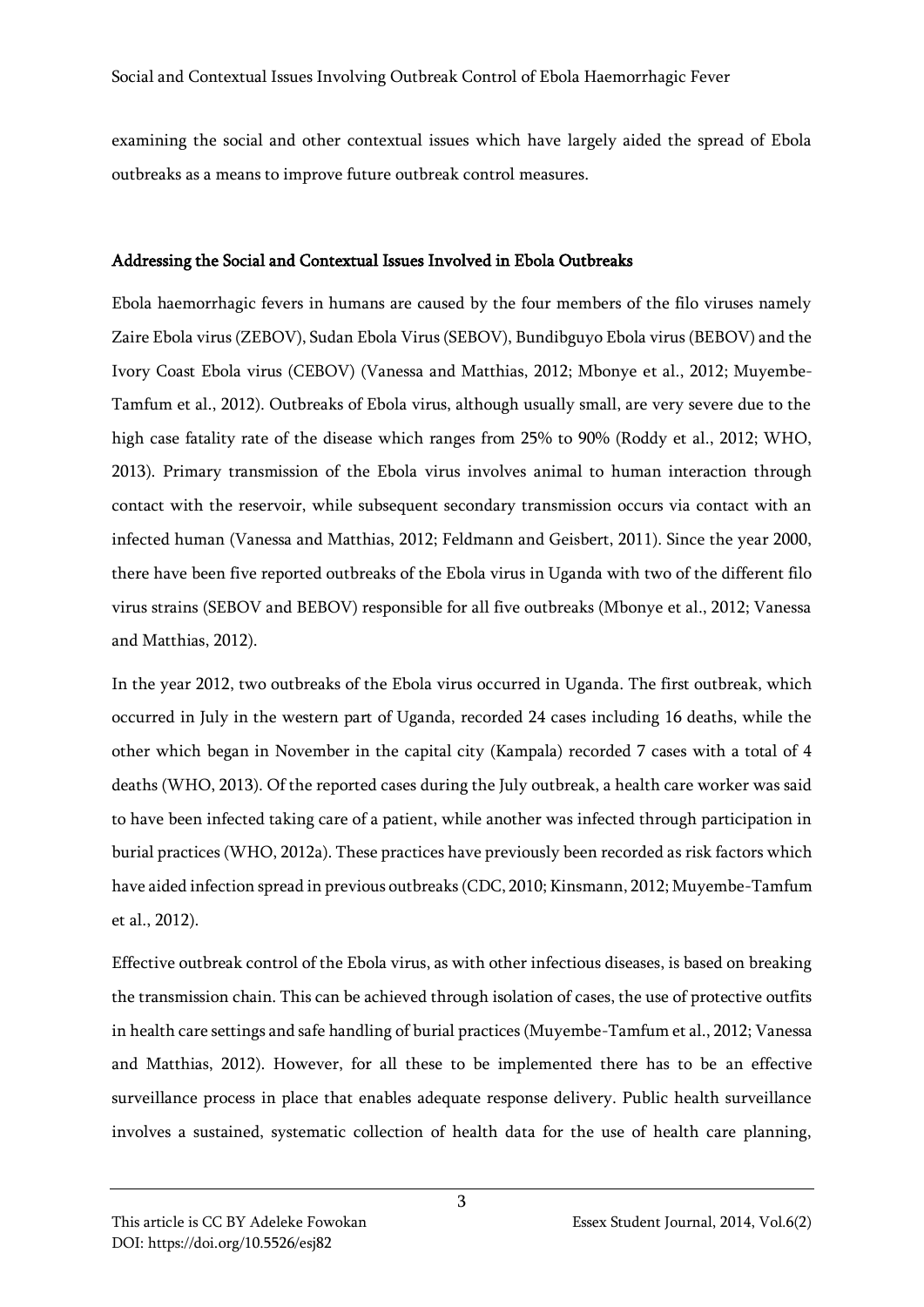monitoring and evaluation processes (WHO, n. d.). Surveillance measures are a key aspect of outbreak control and can help curb the spread of the Ebola virus. However, these measures have been lacking in settings where the disease has been known to thrive (MacNeil and Rolin, 2012; Vanessa and Matthias, 2012).

Of the total number of deaths reported in the July Ugandan outbreak, nine were said to have occurred in a single household (WHO, 2012a). While this may seem alarming, situations like these have been characteristic of Ebola outbreak and so highlight the need for heightened outbreak surveillance and adequate community awareness in settings where outbreaks have occurred. For surveillance to be effective, members of the community have to be able to identify possible cases.

One major challenge with case recognition of the Ebola virus is the similarity of its symptoms with other diseases (MacNeil and Rolin, 2012; Vanessa and Matthias, 2012). While the symptom dilemma might make it challenging for community members to identify cases, the weak public health system in the settings which it has mostly occurred has also enhanced the difficulties (MacNeil and Rolin, 2012; Vanessa and Matthias, 2012). One of the previously identified challenges to health systems across these settings is the distance of health care centres from remote communities where outbreaks have occurred. This might hinder community members from promptly seeking health care services, and inevitably result in late detection of possible cases (MacNeil and Rolin, 2012). Delays with the identification of cases, especially with the filo viruses, will ultimately result in disease exposure across communities and complicate outbreak control procedures.

Coordination of most Ebola viral outbreaks has usually been conducted by a team of international aid agencies, with the World Health Organisation overseeing activities (Muyembe-Tamfum et al., 2012). One key feature of previous outbreaks has been the over reliance on foreign agencies in order to coordinate effective response. While the input of foreign agencies like the Centres for Disease Control and Prevention (CDC), the World Health Organisation (WHO) and the Doctors Without Borders (Médecins Sans Frontières: MSF) who helped coordinate outbreak management in the 2012 Ugandan outbreak is highly commendable (WHO, 2013), one of the key criteria for effective outbreak management is prompt response and general preparedness (CDC, 2011).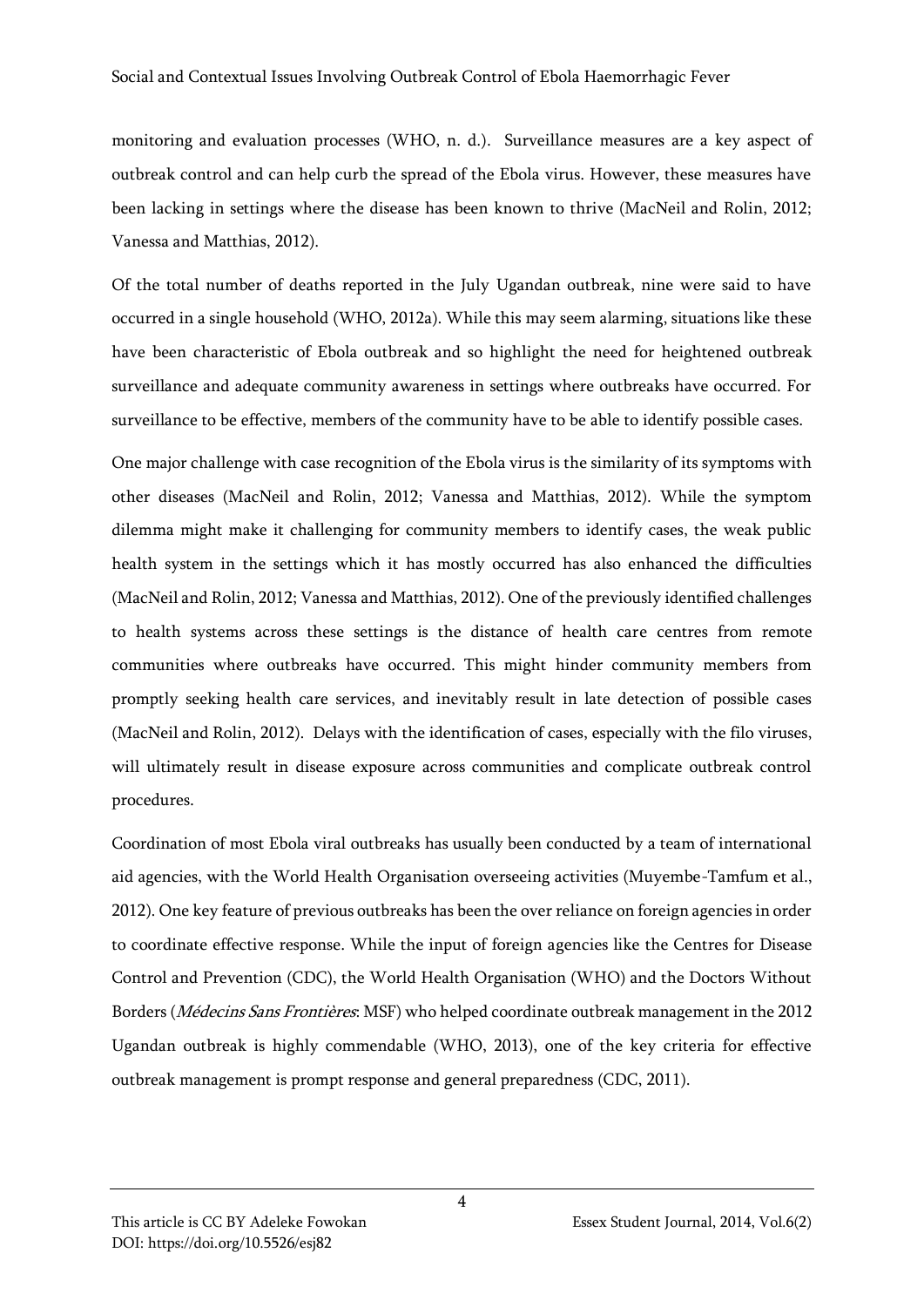General preparedness should involve having a readily available team of local outbreak experts to help initiate prompt and effective response which could help minimise outbreak spread (CDC, 2011; WHO, 2012b). This was the case in the July outbreak, as health members from the local team were involved in surveillance procedures and management activities. This was one of the reasons why there were no travel restrictions placed on Uganda, as the WHO felt the response initiated by the local health team was appropriate (Wassawa, 2012; WHO, 2012a). Local health workers were reportedly involved in community mobilisation and enforcement of rules, such as banning any sort of mass gathering in markets (Disaster Relief Emergency Fund, 2013). This followed by the input of aid agencies proved to be highly effective in mitigating the spread of the outbreak in the regions which the Ebola virus outbreak has occurred. In addition, both July and November Ugandan outbreaks were successful in the coordinated response between aid agencies and local health officials.

The ability of the local health officials to collaborate with aid agencies to coordinate prompt response after cases had been reported was highly laudable. The multi-sectorial collaboration with various agencies proved to be effective in managing the outbreak. Aid agencies like Doctors Without Borders helped in building isolation wards in the affected regions and also helped in logistical procedures (WHO, 2012d). The WHO and CDC also helped coordinate response with local team members. The ability to effectively collaborate with different members of the outbreak team is a key step in outbreak management (CDC, 2011).

Furthermore, in previous outbreaks due to the lack of proper diagnostic facilities, samples had usually been carried out of the country to confirm the presence of the Ebola virus strain (Roddy et al., 2012; Shoemaker et al., 2012). However, this was not the case in the Ugandan outbreaks as the government had established a viral research institute which helped in quick disease diagnosis, thus enabling effective control measures such as hospital isolation of confirmed cases and eliminating probable cases (WHO, 2012a). Proper laboratory diagnostics are an important aspect of effective outbreak surveillance (MacNeil and Rollin, 2012). The timeliness of case confirmation in both outbreaks was a key factor in aiding the delivery of appropriate response and also eliminating probable cases. This helped reduce the case load in hospital settings, thereby making hospital resources available for the confirmed cases that needed it most (Shoemaker et al., 2012).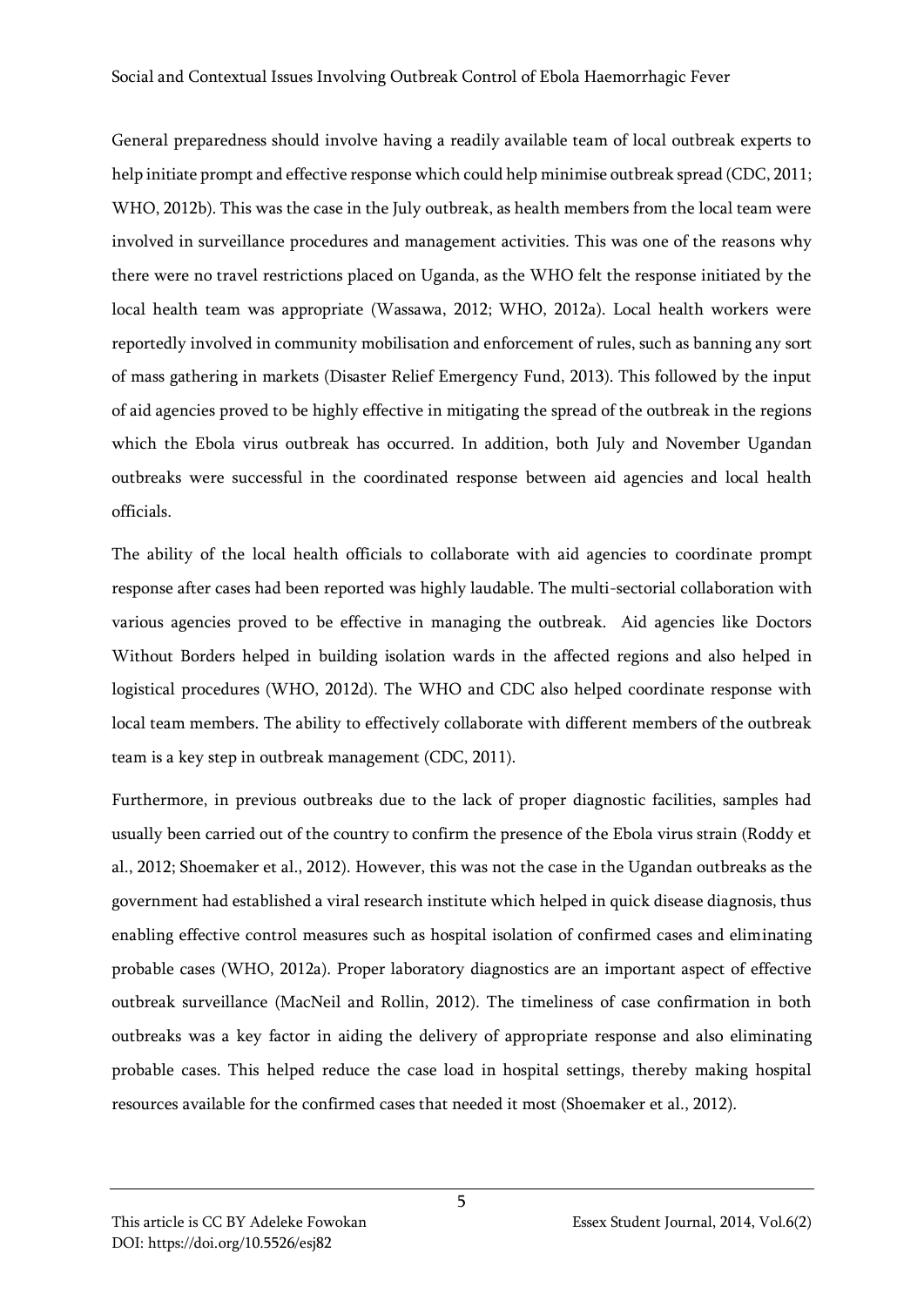One key step in the control of Ebola haemorrhagic fever is the prevention of nosocomial infection spread. Since the first Ebola virus outbreak in 1976, health care associated spread has largely been a key feature of the outbreak. This has been largely due to the lack of protective gears and the use of recycled syringes across the low resource settings where the Ebola virus has occurred (WHO, 1976). In both the July and November 2012 outbreaks, there was a widespread mobilisation of protective gears as soon as the outbreak started. Aid agencies also helped in the area of protective outfits as the World health organisation supplied protective equipment to the health care centres in affected areas (WHO, 2012d). In both outbreaks, there was only one reported case of clinical infection that occurred while a clinical officer was taking care of her patient (WHO, 2012a). This is evidence of the evolution in Ebola outbreak management since the occurrence of the first outbreak in Zaire (1976), and the outbreak in Kikwit (2000) that resulted in large number of health care related deaths and the shutting down of a hospital (WHO, 1976; Kerstiëns and Matthys, 1999; Muyembe-Tamfum, 2012). While this marks a significant improvement in outbreak management for the Ebola virus, waiting until outbreaks to occur before the mobilisation of protective gears which has usually been the norm needs to be improved upon (MacNeil and Rollin, 2012; Vanessa and Matthias, 2012).

The inability to detect the exact reservoir for the Ebola virus proves that outbreaks of the Ebola virus can occur anytime and thus, there needs to be a reliable outbreak control process in place to effectively deliver the right type of response across health care settings (Borchert et al., 2011). Readily equipping hospital settings with protective gears must be improved upon. This should be done not only during the course of an outbreak but also regularly to facilitate improved outbreak control (Vanessa and Matthias, 2012).

A distinct feature of early Ebola viral outbreaks has been widespread infection through various cultural practices, such as washing the dead before burial (Muyembe-Tamfum, 2012; WHO, 2013). Infection spread through these cultural practices is due to the fact that Ebola remains in the secretions and body fluids of corpses for many days after their death (WHO, 1998; Roddy et al., 2012). Throughout the duration of both outbreaks in Uganda, there was only one reported case who contacted the virus through participation in burial rites (WHO, 2012a). The person, said to be in a stable health condition, participated in burial rites for the index case in the July Ebola virus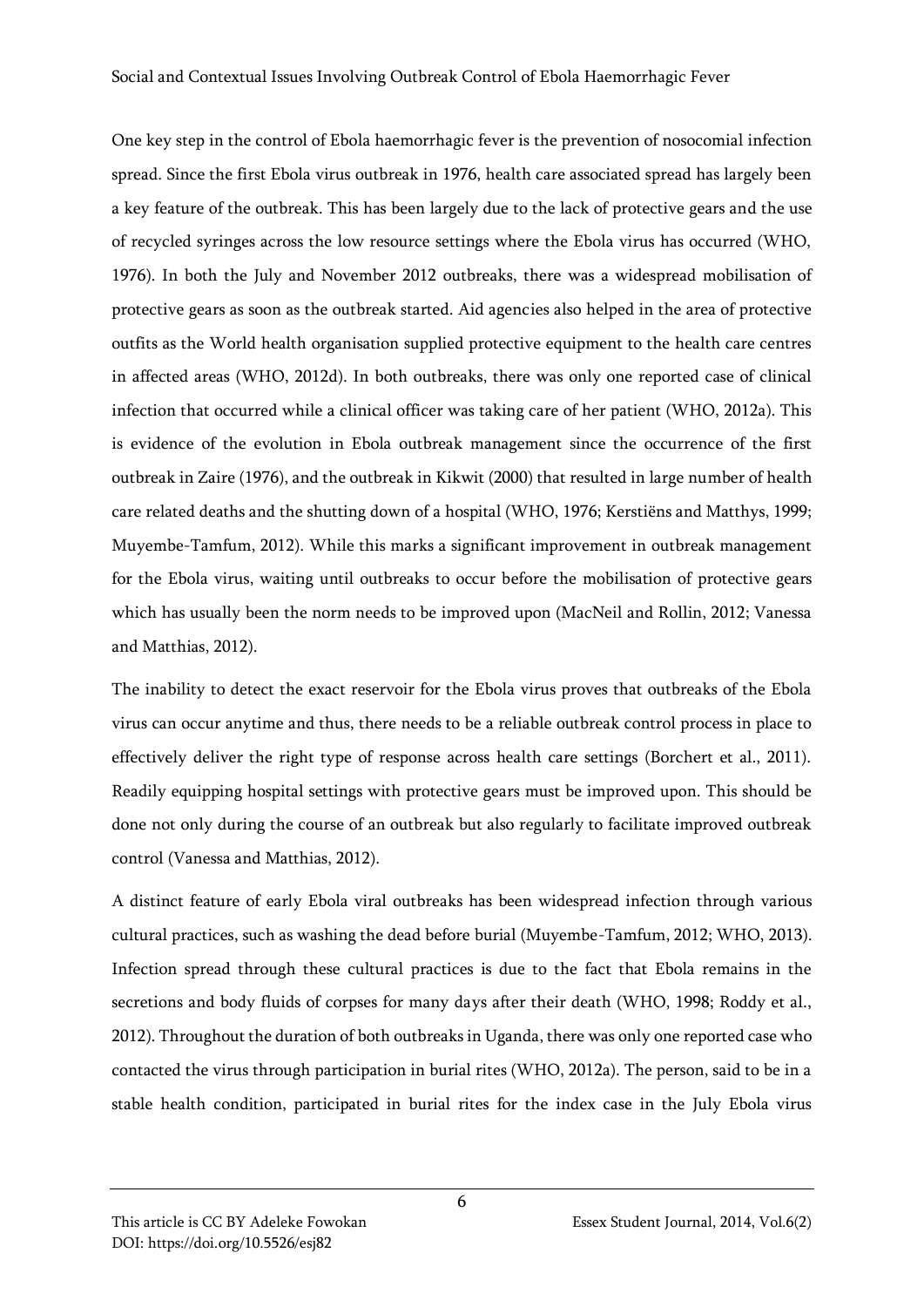outbreak (WHO, 2012a). This might be evident of how much response activities in the region have curtailed the effect of cultural practices on Ebola transmission.

Since the discovery of the first Ebola, much effort has been placed on safe burial practices through decontamination, using chemical solutions and sealing corpses in bags before burying them (WHO, 1998; Vanessa and Matthias, 2012). These burial practices are usually conducted by burial teams from health departments in the regions where outbreaks occur. This, however, has proved controversial with family members of the deceased, with claims that the interference of health officials without family involvement is an avenue to steal organs from the dead. Consequently, affected family members have been reported to revolt, thereby causing interruption to outbreak control activities (Hewlett and Amola, 2003; Raabe et al., 2010; Vanessa and Matthias, 2012). There might be a need for health officials to involve family members in burial practices to avoid protests which affect outbreak management of the Ebola virus. Proactive measures that include bio-safety precaution in burial ceremonies, and family involvement might need to be considered to strengthen population trust in outbreak management.

The cost burden of the Ebola virus in settings where outbreaks have usually occurred has also restricted the implementation of effective control measures. This was evident in the November Ebola outbreak, with the Director General of the Health services declaring that the financial burden of the Ebola virus has put a strain on the control measures that can be affected, as the outbreak was unexpected (Relief web, 2012). This was mainly because of the resources which had been expended in the July outbreak which ultimately put a strain on health care finances (Relief web, 2012).

The financial burden was also said to put a limit on the amount of health officials in hospital settings, proper coordination of burial practices and other surveillance procedures (Relief web, 2012). The lack of health officials in hospital settings and proper coordination of burial practices could cause an increase in the spread of the disease as these have been previously identified as risk factors for outbreak spread (MacNeil and Rolin, 2012; Vanessa and Matthias, 2012). Proper outbreak control involves effective surveillance and breaking the transmission chain which involves financial input to effectively implement. Financial constraints in settings where Ebola haemorrhagic fever has thriven have been suggested to be a factor in poor Ebola virus outbreak management and disease surveillance across those regions (MacNeil and Rollin, 2012).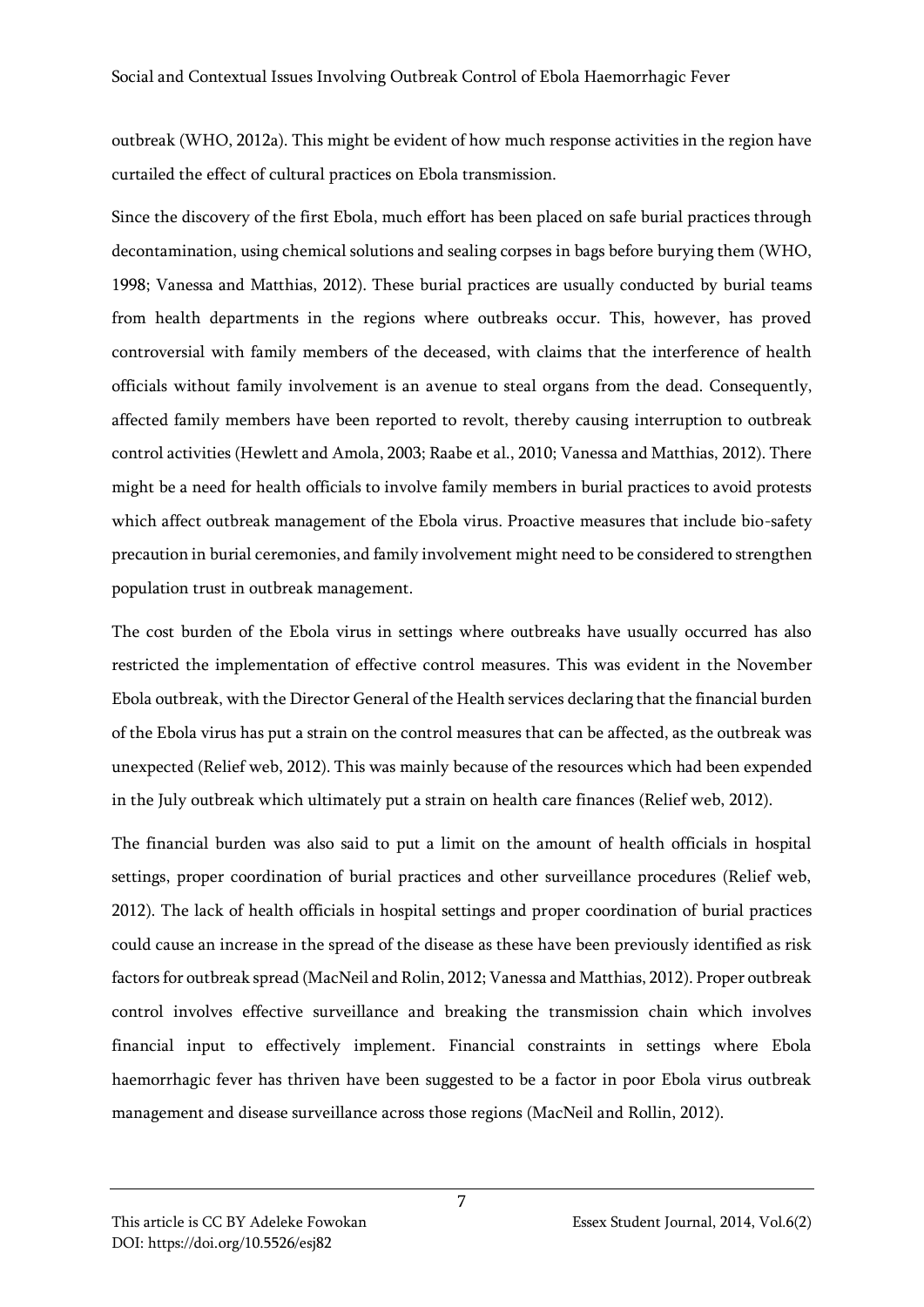Of additional importance are the challenges in surveillance that lie in the detection of the natural reservoir of the Ebola virus, which is how primary transmission in most of the Ebola outbreaks occur (Vanessa and Matthias, 2012; Muyembe-Tamfum et al., 2012). There have been different postulated theories on the natural reservoir of the Ebola virus and how the index case gets infected. However, existing evidence suggests that the Ebola virus is zoonotic in nature which indicates animal interaction in infection transmission (CDC, 2010; Feldmann and Geisbert, 2011; Muyembe-Tamfum, 2012; WHO, 2013). Rodents and bats have been suggested to be natural reservoirs for the virus, while ape, chimpanzees and other primates said to be accidental hosts (Feldmann and Geisbert, 2011; Vanessa and Matthias, 2012).

Certain behavioural factors have been identified to aid primary animal to human transmission of the Ebola virus. These behavioural risk factors are associated with traditional and economic activities across settings in which outbreaks have occurred. Handling of infected dead carcasses of chimpanzees and Gorillas was identified in Gabon and Congo as the cause of human outbreak in those countries (LeRoy et al., 2005; Muyembe-Tamfum et al., 2012). These have been possible due to activities predominant across the settings where infection spread has occurred. Some of the practices include animal hunting, farming and gold digging in forests (Rouquet et al., 2005; LeRoy et al., 2009; Hartman et al., 2010; Feldmann and Geisbert, 2011).

In one case, scientific activity was associated with animal to human spread, as was the case of the etiologist who was infected in Ivory coast in 1994 (Feldmann and Geisbert, 2011; Muyembe-Tamfum et al., 2012). Additionally, there seems to be a theory that has associated changes in forest ecology due to deforestation and human activities to an increase in outbreak, and also as a possible source for animal to human transmission (Muyembe-Tamfum et al., 2012). These activities have been linked to animal to human transmission of the Ebola virus from the natural reservoir of the virus which is a key factor in outbreak occurrence. Investigations conducted to identify the animal reservoir have largely been unsuccessful because they have usually been done retrospectively (Muyembe-Tamfum et al., 2012). Large scale animal studies would need to be conducted in order to identify the precise animal reservoir. This is paramount if there is going to be improvement in disease surveillance and effective outbreak management of the Ebola virus. There also needs to be adequate measures set up by policy makers to stop these activities or to incorporate biological safety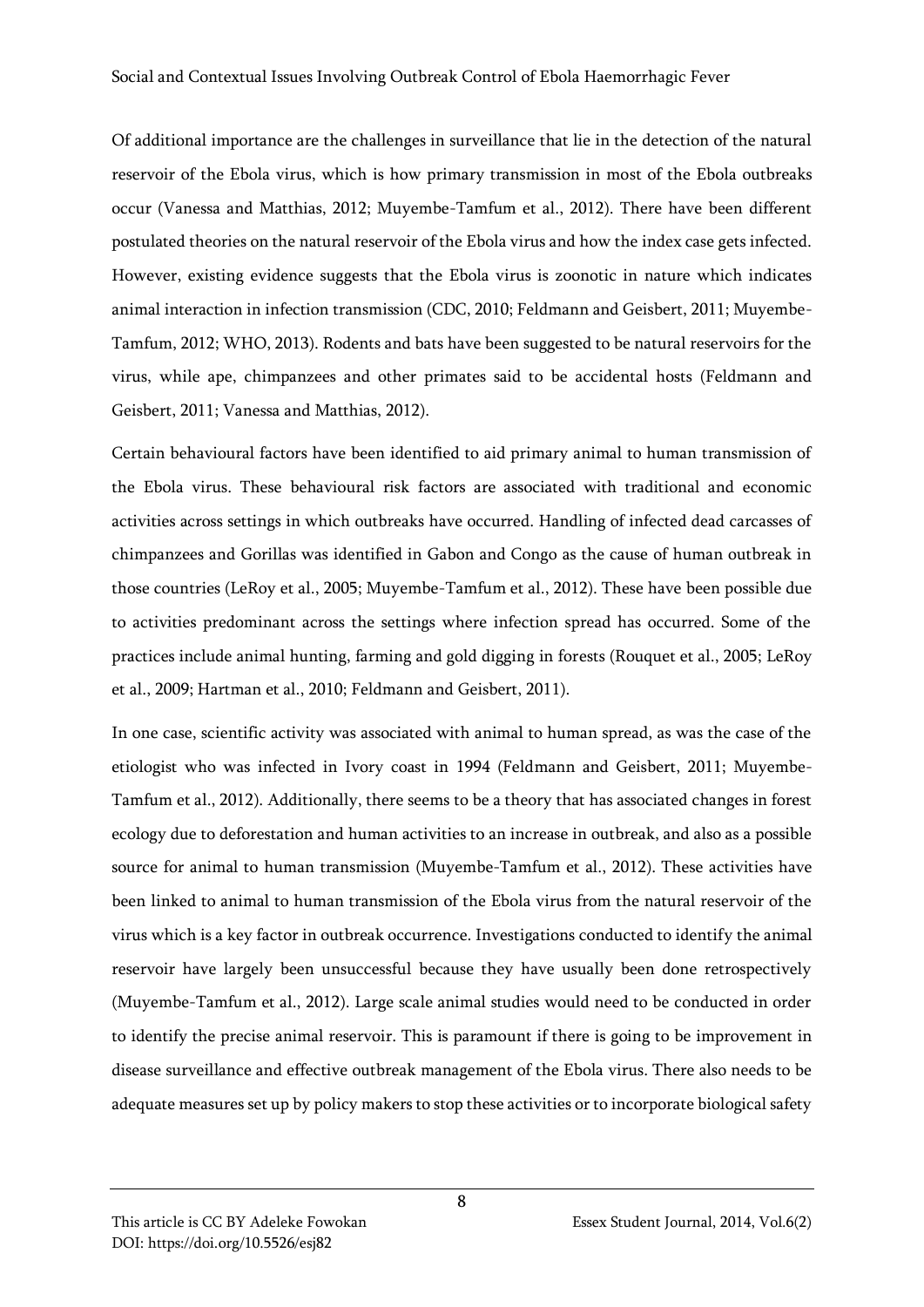Social and Contextual Issues Involving Outbreak Control of Ebola Haemorrhagic Fever

measures to the continuance of these activities. This would effectively break the transmission chain of infection which is associated with the spread of the Ebola virus.

## Conclusion

One area which needs to be addressed for future purposes is community awareness and social mobilisation. This will help inform community members of the action mechanism of the Ebola virus even in the absence of outbreaks to aid prompt case identification, which would aid future outbreak control procedures. Community members would need to be educated on possible transmission routes and activities such as animal hunting which are possible means of primary transmission. Burial practices which have largely aided infection spread would need to be proactively addressed by policy makers to effectively improve outbreak management.

There also seems to be an association between underfunded healthcare services and the spread of the Ebola virus. Inadequate protective equipment in hospitals and poorly funded healthcare systems have previously put restraints on proper disease surveillance and outbreak management. The fact that the Ebola virus has largely occurred in low resource settings should not be overlooked as effective all round outbreak control involves financial investment. Constant investment in healthcare systems needs to be adopted as it is not enough for members of community to be aware of possible symptoms. There has to be well-equipped and available health care services capable of delivering appropriate outbreak response. This is in line with Alma Ata and Ottawa charter principles of investment in health sectors and provision of adequate healthcare services that addresses the health challenges of the population (WHO, 1978; WHO, 1986).

In conclusion, while the two recent outbreaks in Uganda showed massive improvement and evolution in outbreak management of the Ebola virus, there is still more to be done if outbreaks of the Ebola haemorrhagic fever are to be effectively combated.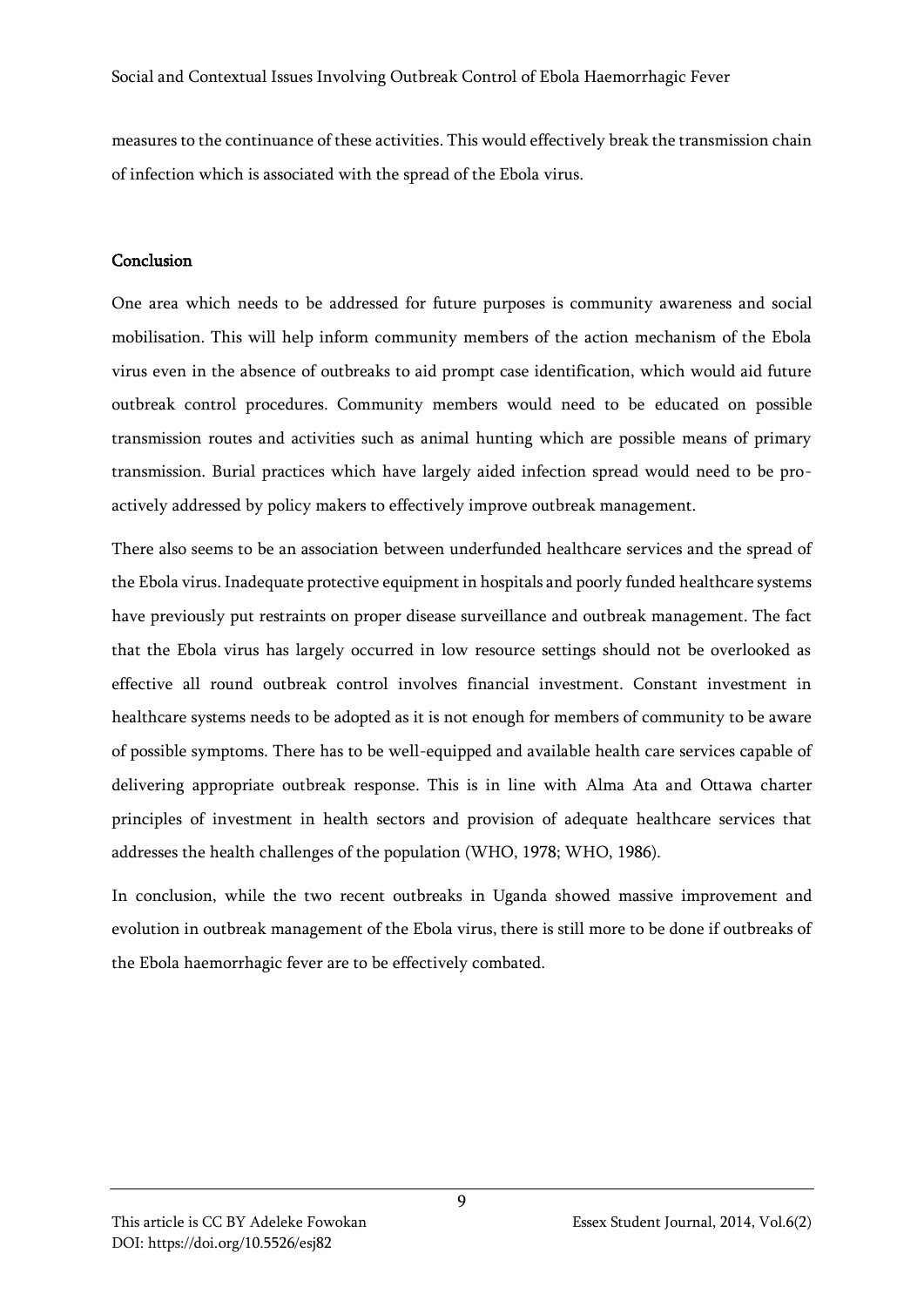Social and Contextual Issues Involving Outbreak Control of Ebola Haemorrhagic Fever

## References

Borchert, M., et al. (2011). Ebola Haemorrhagic Fever Outbreak in Masindi District, Uganda: Outbreak Description and Lessons Learned. BMC Infectious Diseases, 11(1), p. 357.

Centre for Disease Control and Prevention (CDC) (2009). Ebola Haemorrhagic Fever Information Packet. [Online] Available at:

[<http://www.cdc.gov/ncidod/dvrd/spb/mnpages/dispages/Fact\\_Sheets/Ebola\\_Fact\\_Booklet.pdf >](http://www.cdc.gov/ncidod/dvrd/spb/mnpages/dispages/Fact_Sheets/Ebola_Fact_Booklet.pdf%20Accessed%2018th%20march%202013) [Accessed: 18 March, 2013].

Centre for Disease Control and Prevention (CDC) (2011). Public Health Emergency Response Guide for State, Local, and Tribal Public Health Directors. [Online] Available at: [<http://emergency.cdc.gov/planning/pdf/cdcresponseguide.pdf>](http://emergency.cdc.gov/planning/pdf/cdcresponseguide.pdf) [Accessed: 1 April 2013].

Disaster Relief Emergency Fund (DREF) (2012). DREF Operation Update Uganda: Ebola Outbreak. [Online] Available at: [<http://goo.gl/x4Xmx>](http://goo.gl/x4Xmx) [Accessed: 11 April 2013].

Feldmann, H., and Geisbert, T. (2011). Ebola Haemorrhagic Fever. The Lancet, 377 (9768), pp. 849-862.

Geduld, J., Spilchak, P. and Groot, E. (2012). Ebola Haemorrhagic Fever Travel- Health Fact Sheets. Public Health Agency of Canada. [Online] Available at: [<http://www.phac](http://www.phac-aspc.gc.ca/index-eng.php)[aspc.gc.ca/index-eng.php>](http://www.phac-aspc.gc.ca/index-eng.php) [Accessed: 3 April 2013].

Hartman, A. L., Towner, J. S., and Nichol, S.T. (2010). Ebola and Marburg Haemorrhagic Fever. Clinics in Laboratory Medicine: Emerging Pathogens, 30(1), pp. 161-177.

Hewlett, B., and Amola, R. P. (2003). Cultural Contexts of Ebola in Northern Uganda. *Emerging* Infectious Diseases, 9(10), p. 1242.

Kerstiëns, B., and Matthys, F. (1999). Interventions to Control Virus Transmission during an Outbreak of Ebola Hemorrhagic Fever: Experience from Kikwit, Democratic Republic of the Congo, 1995. Journal of Infectious Diseases, 179 (Supplement 1), pp. S263-S267.

Kinsman, J. (2012). "A Time of Fear": Local, National, and International Responses to a Large Ebola Outbreak in Uganda. Globalization and Health, 8(1), pp. 1-12.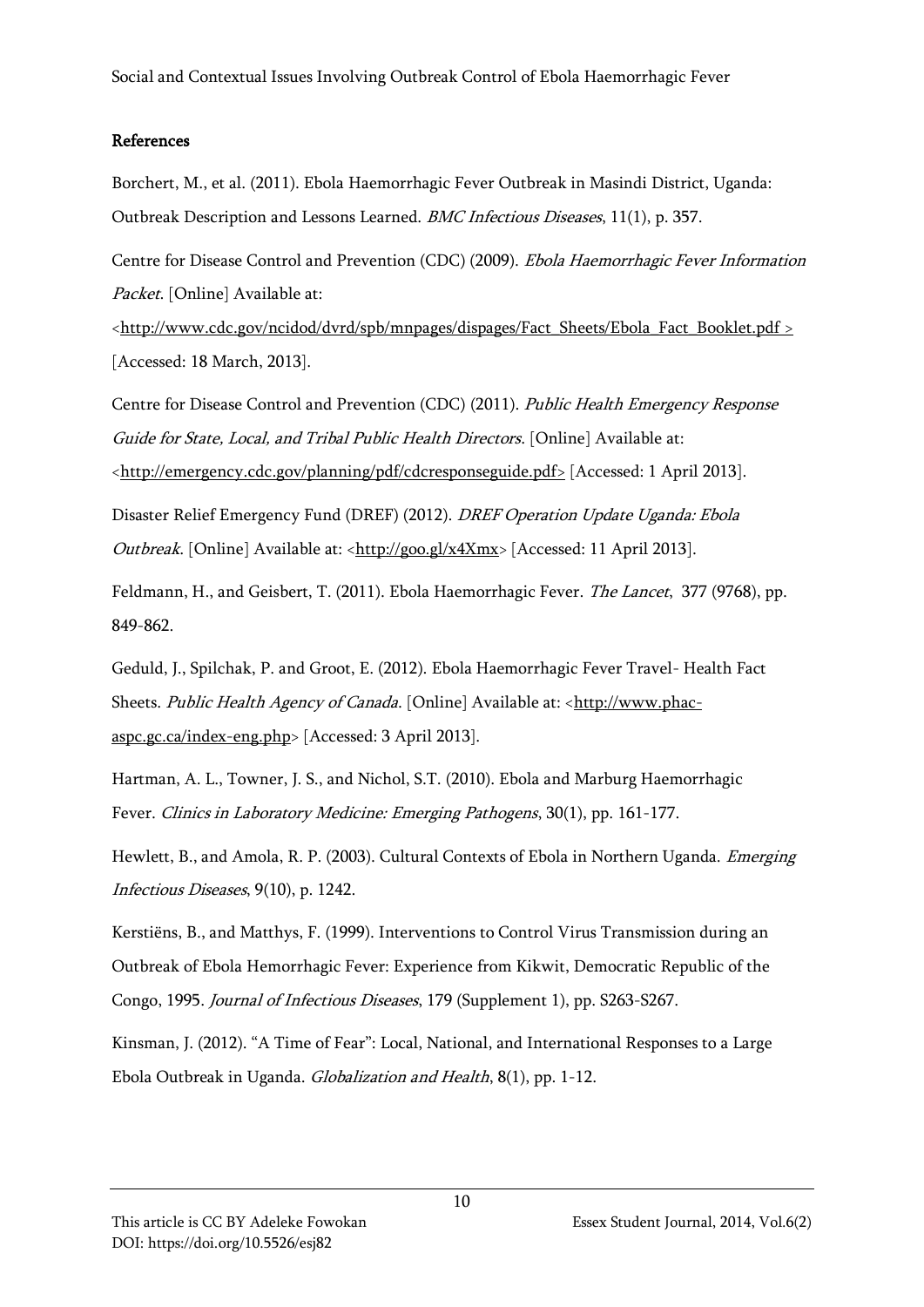Leroy, E. M. et al. (2009). Human Ebola Outbreak Resulting From Direct Exposure to Fruit Bats in Luebo, Democratic Republic of Congo. Vector-borne and Zoonotic Diseases, 9(6), pp. 723-728.

MacNeil, A., and Rollin, P. E. (2012). Ebola and Marburg Haemorrhagic Fevers: Neglected Tropical Diseases? PLoS Neglected Tropical Diseases, 6(6), p. 546.

Mbonye, A., et al. (2013). Repeated Outbreaks of Viral Haemorrhagic Fevers in Uganda. African Health Sciences, 12(4), pp. 579-589.

Muyembe-Tamfum, J. J., et al. (2011). Ebola Virus Outbreaks in Africa: Past and Present. The Onderstepoort Journal of Veterinary Research, 79(2), pp. E1-8.

Raabe, V. N., et al. (2010). Infection Control during Filo Viral Haemorrhagic Fever Outbreaks: Preferences of Community Members and Health Workers in Masindi, Uganda. Transactions of the Royal Society of Tropical Medicine and Hygiene, 104(1), pp. 48-50.

Relief web (2012). Fresh Ebola Outbreak Burdens Health System. [Online] Available at: [<http://reliefweb.int/report/uganda/fresh-ebola-outbreak-burdens-health-system>](http://reliefweb.int/report/uganda/fresh-ebola-outbreak-burdens-health-system) [Accessed: 3 April 2013].

Roddy, P., Howard, N., Van Kerkhove, M. D., et al. (2012). Clinical Manifestations and Case Management of Ebola Haemorrhagic Fever Caused by a Newly Identified Virus Strain, Bundibugyo, Uganda, 2007–2008. PloS one, 7(12), p. e52986.

Shoemaker, T., MacNeil, A., Balinandi, S., et al. (2012). Re-emerging Sudan Ebola Virus Disease in Uganda, 2011. Emerging Infectious Diseases, 18(9), p. 1480.

Vanessa, N. R. and Matthias, B. (2012). Infection Control during Filo Viral Haemorrhagic Fever Outbreaks. Journal of Global Infectious Diseases, 4(1), p. 69.

Wasswa, H. (2012). Uganda Gears Up to Contain Ebola Epidemic as Fears of Spread Cause Panic. BMJ: British Medical Journal, 345, p. e5210.

World Health Organisation (WHO) (1976). Ebola Haemorrhagic Fever in Zaire, Report of an International Commission. [Online] Available at:

[<http://www.ncbi.nlm.nih.gov/pmc/articles/PMC2395567/pdf/bullwho00439-0113.pdf>](http://www.ncbi.nlm.nih.gov/pmc/articles/PMC2395567/pdf/bullwho00439-0113.pdf) [Accessed: 1 April 2013].